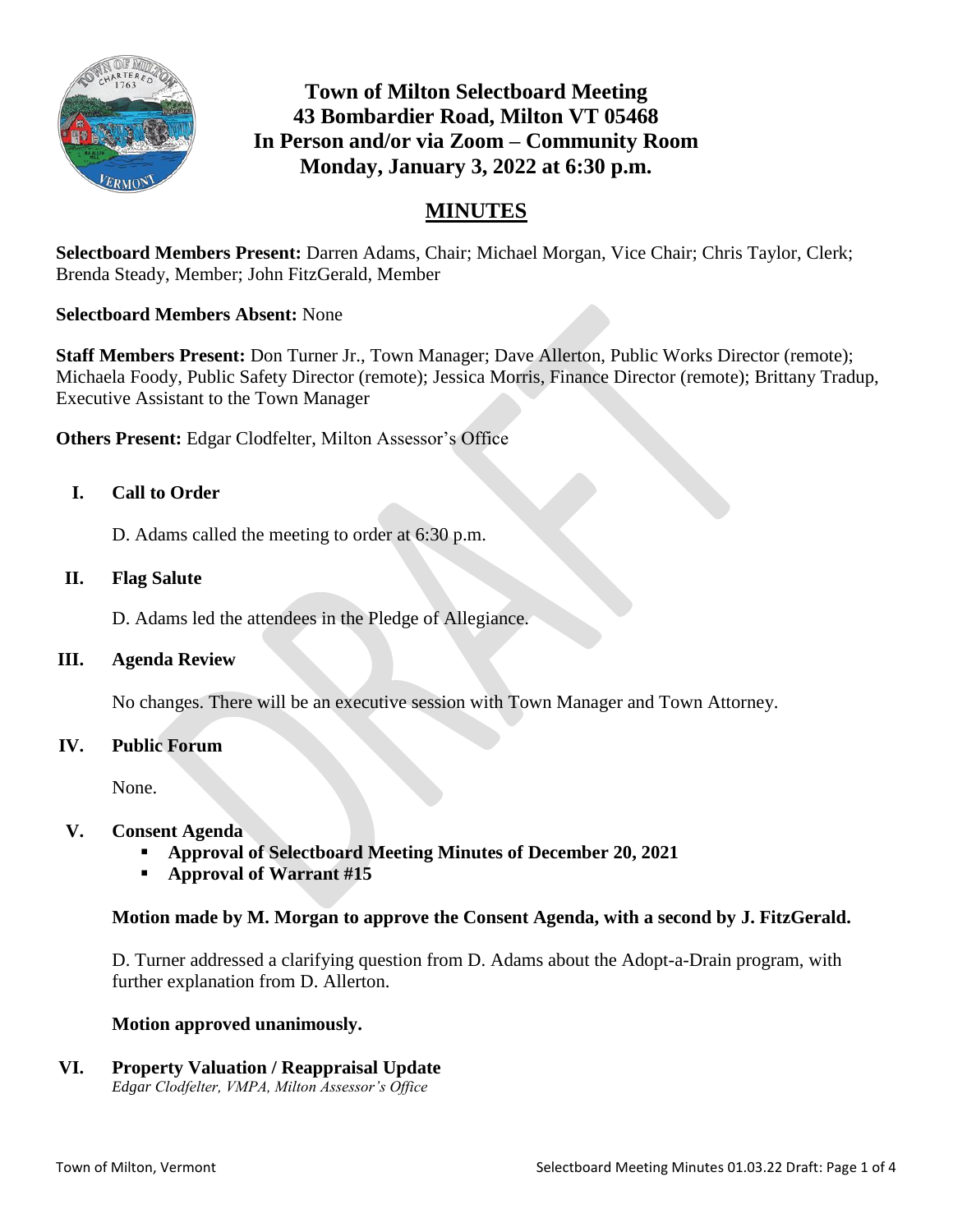E. Clodfelter presented the results of Property Valuation and Review (PVR)'s 2021 equalization study, which includes the state's determination of the Common Level of Appraisal (CLA). He also presented information about the current market, including recent sales, and an update on the reappraisal status. Throughout the presentation, he provided his analysis and addressed clarifying questions from Selectboard members.

### **VII. CY2020 Hazards Mitigation Project Implementation Progress**

*Michaela Foody, Public Safety Director; Dave Allerton, Public Works Director*

M. Foody presented the history on the All-Hazards Mitigation Plan, which was adopted and approved by the Town and FEMA in 2017. In that plan, the town identified certain action plans to mitigate the impacts of future hazards. Every year, the public safety and public works departments give the Selectboard an update on the implementation of these action plans after the report has been compiled. This report is for the calendar year of 2020. D. Allerton presented a summary of what Public Works has been doing, as reported in the documentation. He also addressed several clarifying questions from Selectboard members and some discussion took place.

#### **VIII. Proposed Public Works Facility Update**

*Don Turner, Jr., Town Manager*

D. Turner provided a status update on the project and the pending appeal. He and D. Allerton also shared the latest renderings and site plans. There were some clarifying questions and further discussion about the siteplan. D. Turner also provided information on projected costs and funding sources for the project. D. Turner expressed his intention to bring this project to the next Selectboard meeting on January 18 to get approval to include it on the ballot for the Town Meeting in March.

#### **IX. Update from Town Manager and Board Members**

*Don Turner, Jr., Town Manager*

- The Highway crew was busy over the last two weekends. The goal was to get the roads treated early and often while the temperatures were above freezing. Town sidewalks are in good shape as well.
	- o There was some discussoin about who is responsible for plowing the sidewalks near the high school. D. Turner responded that the Town will coordinate with Bruce Cheeseman with the school.
- D. Turner emailed a draft forest management plan. Last year, working with the Conservation Commission, the Town authorized Ethan Tapper the County Forester to draft a Forest Management Plan for the Town Forest Property. D. Turner will continue to work with the commission until the Town receives a final report. In the meantime, D. Turner will update the Selectboard on a regular basis to determine how best to move forth with implementation of this plan.
- D. Turner sent a draft of the Selectboard report for the Annual Town Report to the Selectboard members to review.
- Town Meeting Day Ballot has to be finalized by the Selectboard at the January 18th meeting.
- Status of ice rink: The Town will be installing the rink as we did last year, but we will only add water when the weather is conducive.
- Poor Farm Rd water line extension: D. Turner mentioned that the Town has been presented with an opportunity to work with a developer of property on Poor Farm Rd. He would like to know if the Selectboard sees any problem with the Town partnering with the developer to loop the waterline to Deer Run to improve the waterline distribution. The Selectboard did not express any objections or concerns.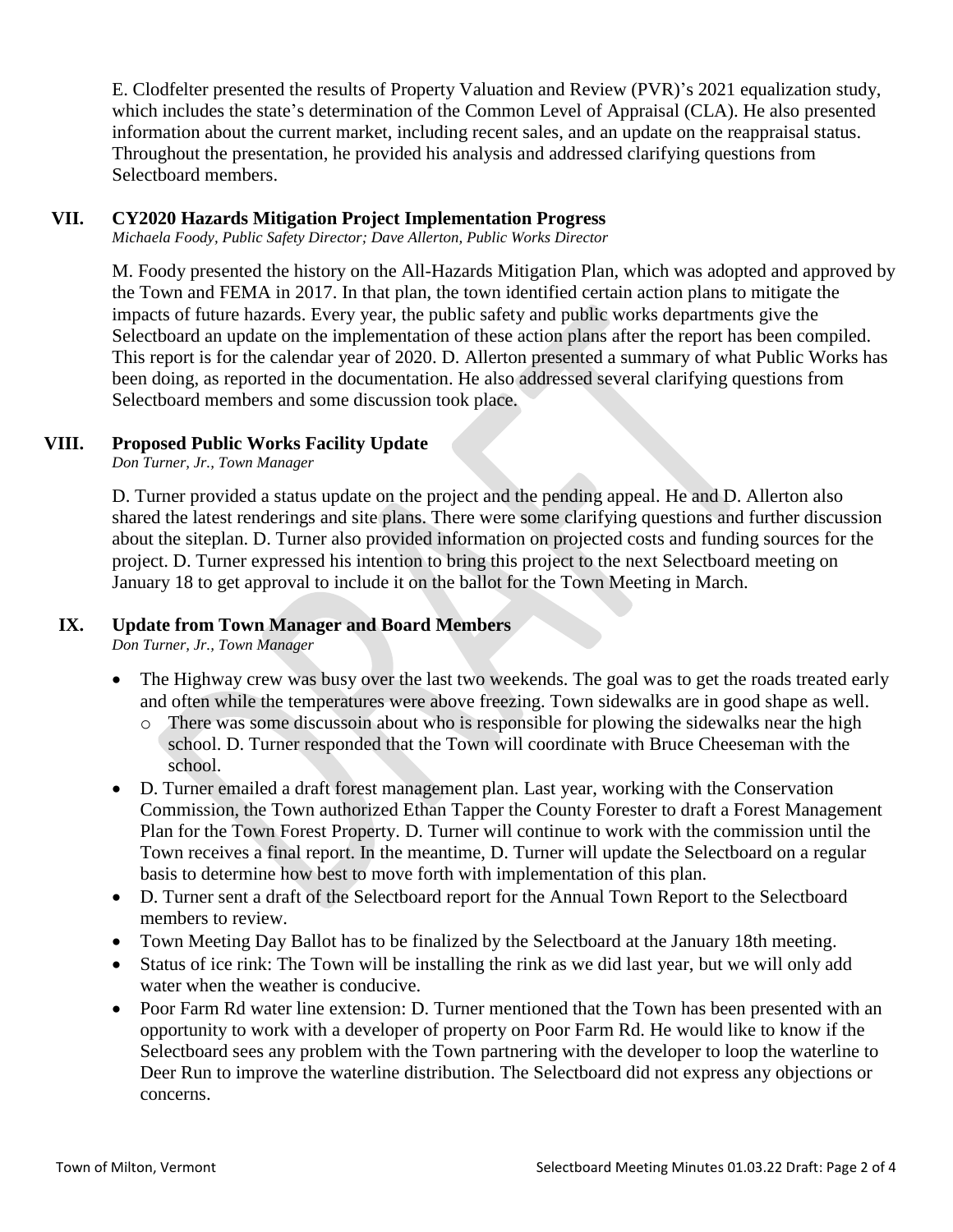- $\bullet$  Joint School and Town Selectboard meeting is scheduled for  $1/31/22$  at 6 pm. Topics to date: 1) School-town joint storm water projects 2) Budget Presentations 3) Equity Policy 4) Joint Newsletter.
	- o Some Selectboard members feel that this could possibly be too much for the agenda. Might consider paring it down.
- Question from B. Steady: When are petitions due for school trustees and Selectboard members, and did anyone look to see if we need to get signatures, or do we just need to get the petition and turn it in like last year?
	- o C. Taylor: You do need to get signatures. Petitions with signatures have to be submitted by January 24. There is a post on the Town Facebook Page with information.
- Question from B. Steady: Where is the new road connecting?
	- o D. Turner: It goes out to Southerberry by the diner.
- Announcement from B. Steady: Jan 12 is the last Milton on the Move session on Zoom only. Visit [bit.ly/miltononthemove](http://bit.ly/miltononthemove) for more information.
- Question from J. FitzGerald: Need to post Chittenden Solid Waste District (CSWD) representative for the board of directors.
	- o D. Turner: The Town will post the vacancy.

## **X. Executive Session – Confidential Attorney Client Communications**

**Motion made by C. Taylor to find that premature knowledge about Confidential Attorney Client Communications would cause the Town or person to suffer a substantial disadvantage. Second by J. FitzGerald at 7:57 p.m. Motion approved unanimously.**

**Motion made by C. Taylor to move enter into executive session at 7:58 p.m. to discuss Confidential Attorney Client Communications under the provisions of 1 VSA 313 (A)(1) of the Vermont Statutes; to include the following; Selectboard members: D. Adams, M. Morgan, C. Taylor, J. FitzGerald and B. Steady; D. Turner, Town Manager; Joe McLean, Legal Counsel. Second by J. FitzGerald. Motion approved unanimously.**

No action was taken as a result of the Executive Session

**Motion made by M. Morgan to close executive session at 8:42 p.m., with a second by C. Taylor. Motion approved unanimously.**

## **XI. Adjournment**

**Motion made by C. Taylor to adjourn the meeting at 8:42 p.m., with a second by J. FitzGerald. Motion approved unanimously. Meeting adjourned by D. Adams.**

All documents pertaining to this meeting may be viewed using the following link: <https://miltonvt.box.com/s/bfy8yunj5dw786ykeb0sc9sa5jclg18l>

A video recording of this meeting can be found at the following location: <https://miltonvt.box.com/s/v89la03a6qzs9oecl1yt94dpkxyb9c1w>